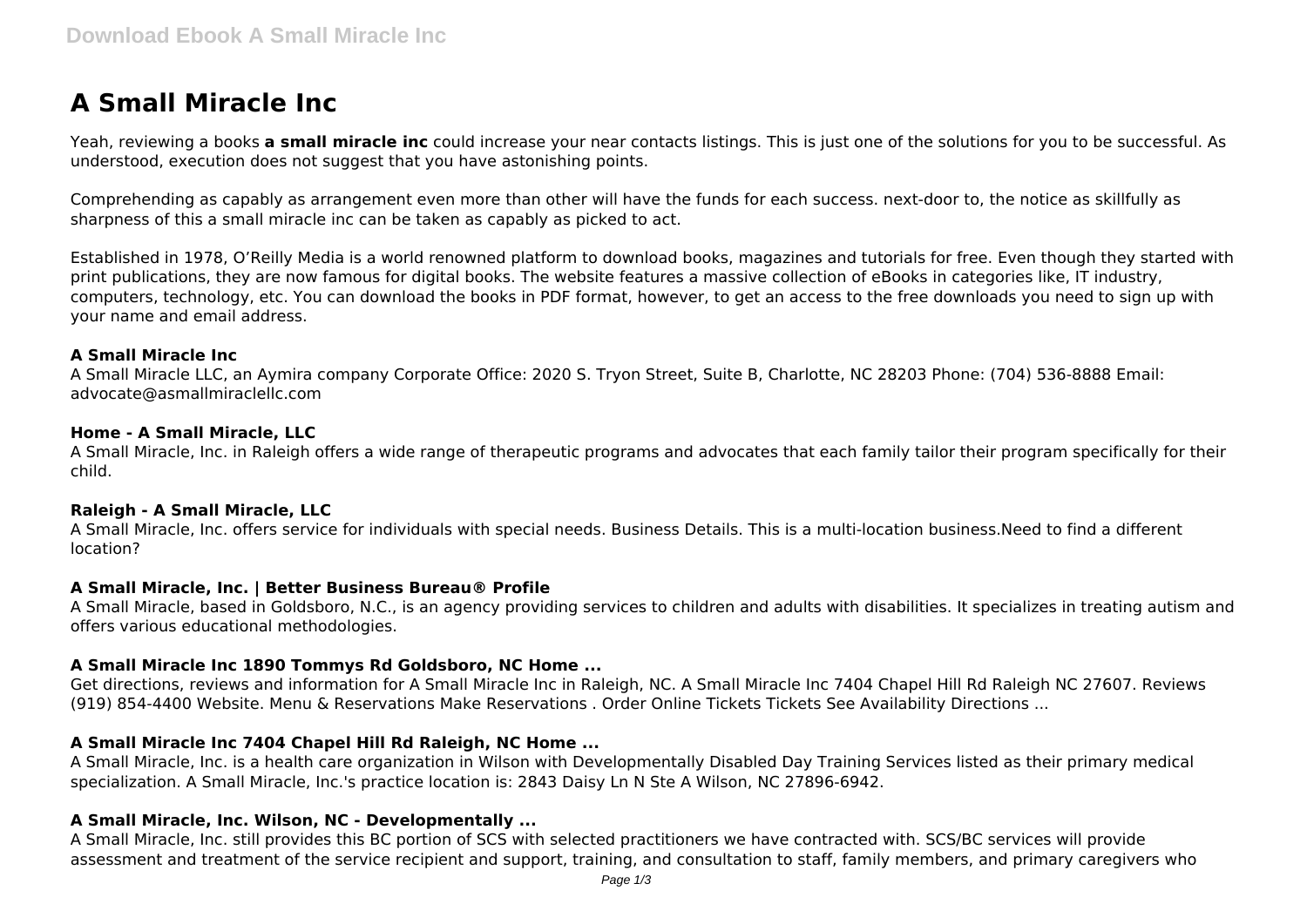support the service recipient who exhibits extremely challenging behaviors.

## **Our Services - A Small Miracle, LLC**

A Small Miracle Greensboro office provides Innovation Waiver (I/DD) Services to children and adults living in Greensboro and the surrounding areas. The Greensboro office has the benefit of having two-day programs, where they offer Day Support Services year-round. One location is in Randleman, NC and the other is in Greensboro, NC.

### **Greensboro - A Small Miracle, LLC**

Please choose the location nearest your home to find out more information about the extras that A Small Miracle, Inc. offers in your area. Our Clinical Management Team. Our clinical management team is comprised of many wonderful people who truly strive to make A Small Miracle, LLC one of the best agencies in the state!

### **Our Locations - A Small Miracle, LLC**

A Small Miracle, LLC. understands that a motivated, well-trained team of habilitation technicians is the key to our success. We provide one of the best wage and benefits packages available to workers in the field.

### **Our Clinical Team - A Small Miracle, LLC**

A Small Miracle, LLC, Greensboro, is seeking dedicated, dependable employees (Habilitation Technicians) to work flexible one-on-one hours with children/adults with various special needs. Positions include morning, afternoons, evenings, and weekend hours.

### **Job Openings OLD - A Small Miracle, LLC**

Get directions, reviews and information for A Small Miracle Inc in Greenville, NC. A Small Miracle Inc 500 Dexter St Greenville NC 27834. Reviews (252) 439-0431 Website. Menu & Reservations Make Reservations . Order Online Tickets Tickets See Availability Directions ...

### **A Small Miracle Inc 500 Dexter St Greenville, NC Home ...**

Distraction, disruption and rapid change define our modern lives. As the world and our interactions grow more complex, so do our challenges. Our TED@DuPont series explores some of the best ideas from across the DuPont ecosystem, from the chemistry of everyday life to innovations in food, "smart" clothing, and more.

### **Home | DuPont**

Small Miracles Shop Offers T-shirts, Bumper Magnets and More. Small Miracles has an online shop at CafePress where you can purchase T-shirts, sweatshirts, mugs, bumper magnets, dog clothing and more. We have sizes from baby and kids to adult and plus size. For each item purchased, \$5 is donated to the shelter.

### **Small Miracles Cat & Dog Rescue | Ellicott City, MD**

Find & book affordable boat rentals with or without a captain. Rent sailboats, jet skis, yachts charters and other watercrafts anywhere in the world. Rated #1 in customer satisfaction.

### **BOAT RENTALS, YACHT CHARTERS, SAILBOAT RENTAL & BOATS FOR HIRE**

Together, let's build a small miracle for the clients we serve. Please make a donation today. We are located at 8787 Commerce Court, Manassas, VA